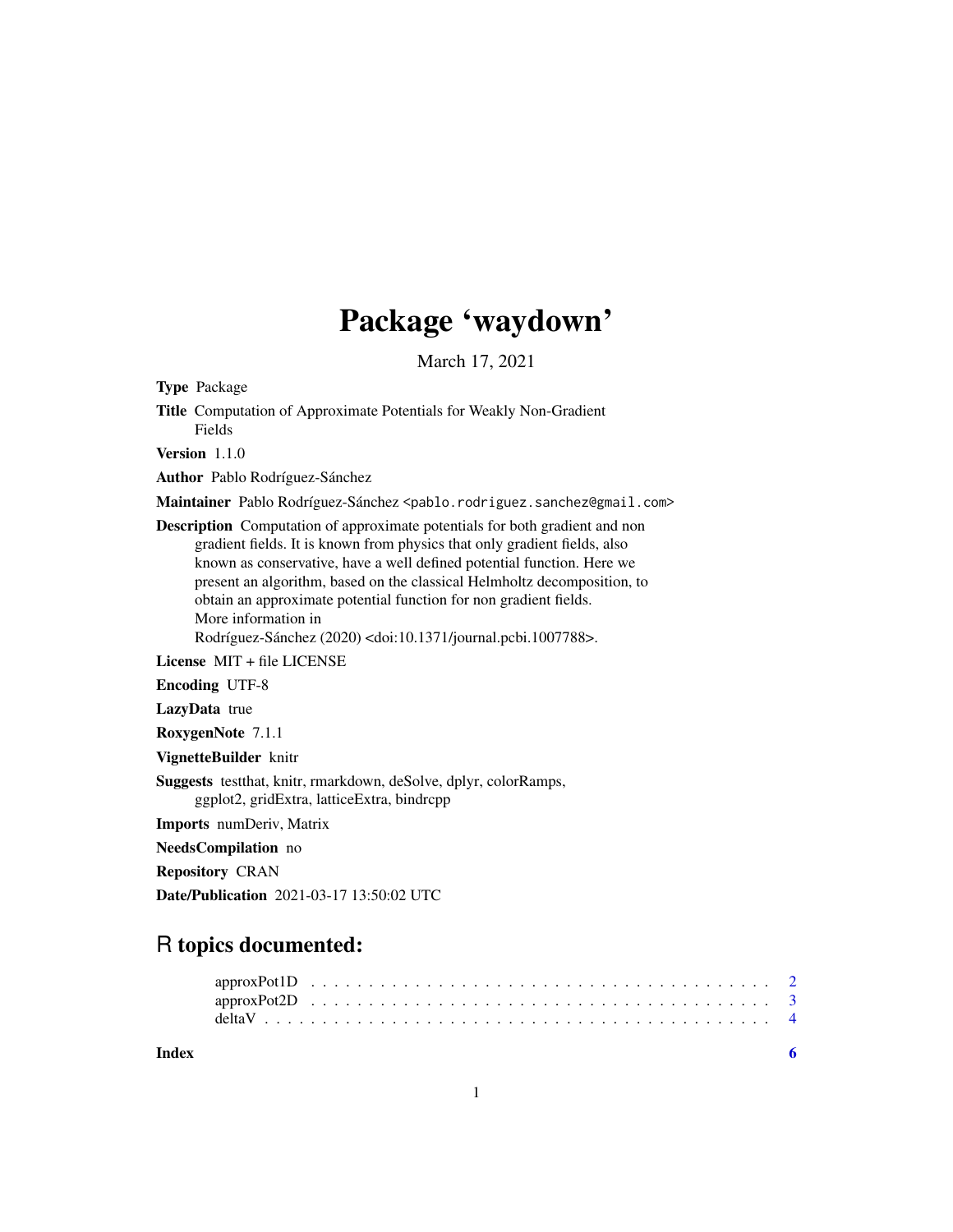<span id="page-1-1"></span><span id="page-1-0"></span>

#### Description

Approximate potential in one dimension

#### Usage

 $approxPot1D(f, xs, V0 = "auto")$ 

#### Arguments

|     | One-dimensional representing the flow (right hand side of differential equation)                |
|-----|-------------------------------------------------------------------------------------------------|
| XS. | Vector of positions to evaluate                                                                 |
| va  | (Optional) Value of V at first element of xs. When default, the global minimum<br>is assigned 0 |

#### Value

The potential estimated at each point in xs

#### Author(s)

Pablo Rodríguez-Sánchez (<https://pabrod.github.io>)

#### References

<https://arxiv.org/abs/1903.05615>

#### See Also

[approxPot2D](#page-2-1)[,deltaV](#page-3-1)

#### Examples

```
# Flow
f = function(x) \{ sin(x) \}# Sampling points
xs < -seq(0, 2*pi, length.out = 1e3)# Approximated potential
Vs <- approxPot1D(f, xs)
```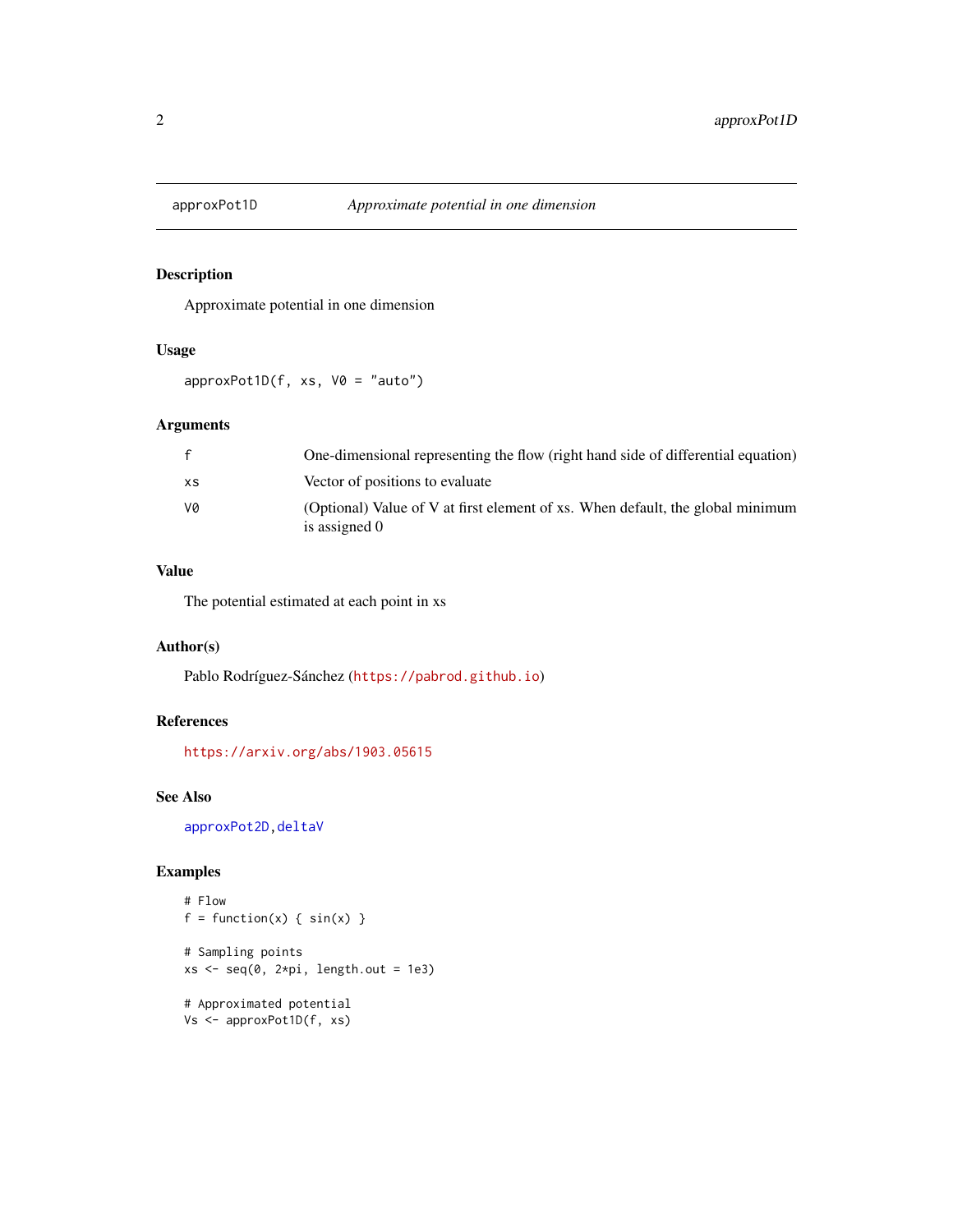<span id="page-2-1"></span><span id="page-2-0"></span>

#### Description

Approximate potential in two dimensions

#### Usage

 $approxPot2D(f, xs, ys, V0 = "auto", mode = "mixed")$ 

#### Arguments

| $\mathbf{f}$ | Two-dimensional representing the flow (right hand side of differential equation)                       |
|--------------|--------------------------------------------------------------------------------------------------------|
| XS           | Vector xs positions to evaluate                                                                        |
| ys           | Vector of ys positions to evaluate                                                                     |
| V0           | (Optional) Value of V at first element of (xs,ys). When default, the global mini-<br>mum is assigned 0 |
| mode         | (Optional) Integration mode. Options are horizontal (default), vertical and mixed                      |

#### Value

The potential estimated at each point (xs, ys)

#### Author(s)

Pablo Rodríguez-Sánchez (<https://pabrod.github.io>)

#### References

<https://arxiv.org/abs/1903.05615>

#### See Also

[approxPot1D](#page-1-1), deltaV

#### Examples

```
# Flow
f = function(x) {c(-x[1]*(x[1]^2 - 1.1), -x[2]*(x[2]^2 - 1))}
# Sampling points
xs < -seq(-1.5, 1.5, length.out = 10)ys <- seq(-1.5, 1.5, length.out = 15)
# Approximated potential
Vs <- approxPot2D(f, xs, ys, mode = 'horizontal')
```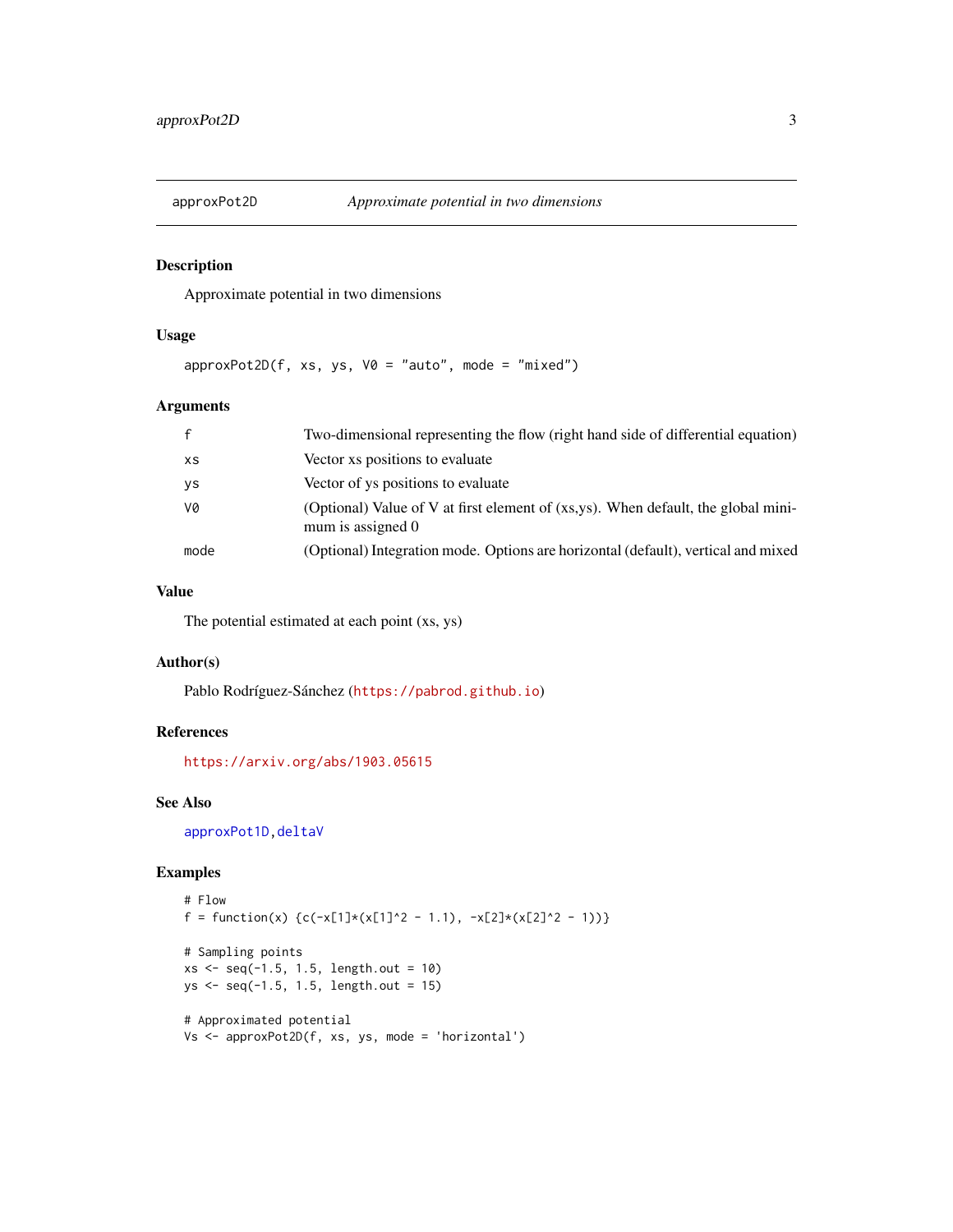<span id="page-3-1"></span><span id="page-3-0"></span>

#### Description

Approximate potential difference between two points

#### Usage

 $deltaV(f, x, x0, normType = "f")$ 

#### Arguments

|              | Flow equations (right hand side of differential equation) |
|--------------|-----------------------------------------------------------|
| $\mathsf{x}$ | Position where we want to know the approximate potential  |
| xØ           | Reference position (center of the Taylor expansion)       |
| normType     | (default: 'f') Matrix norm used to compute the error      |

#### Value

A list containing the approximate potential difference between x and x0 and the estimated error

#### Author(s)

Pablo Rodríguez-Sánchez (<https://pabrod.github.io>)

#### References

<https://arxiv.org/abs/1903.05615>

#### See Also

[approxPot1D](#page-1-1)[,approxPot2D,](#page-2-1)[norm](#page-0-0)

#### Examples

```
# One dimensional flow
f \leftarrow function(x) \{ cos(x) \}# Evaluation points
x0 < -1x1 < -1.02dV <- deltaV(f, x1, x0)
# Two dimensional flow
f \leftarrow function(x) \{ c(-2*x[1]*x[2],
```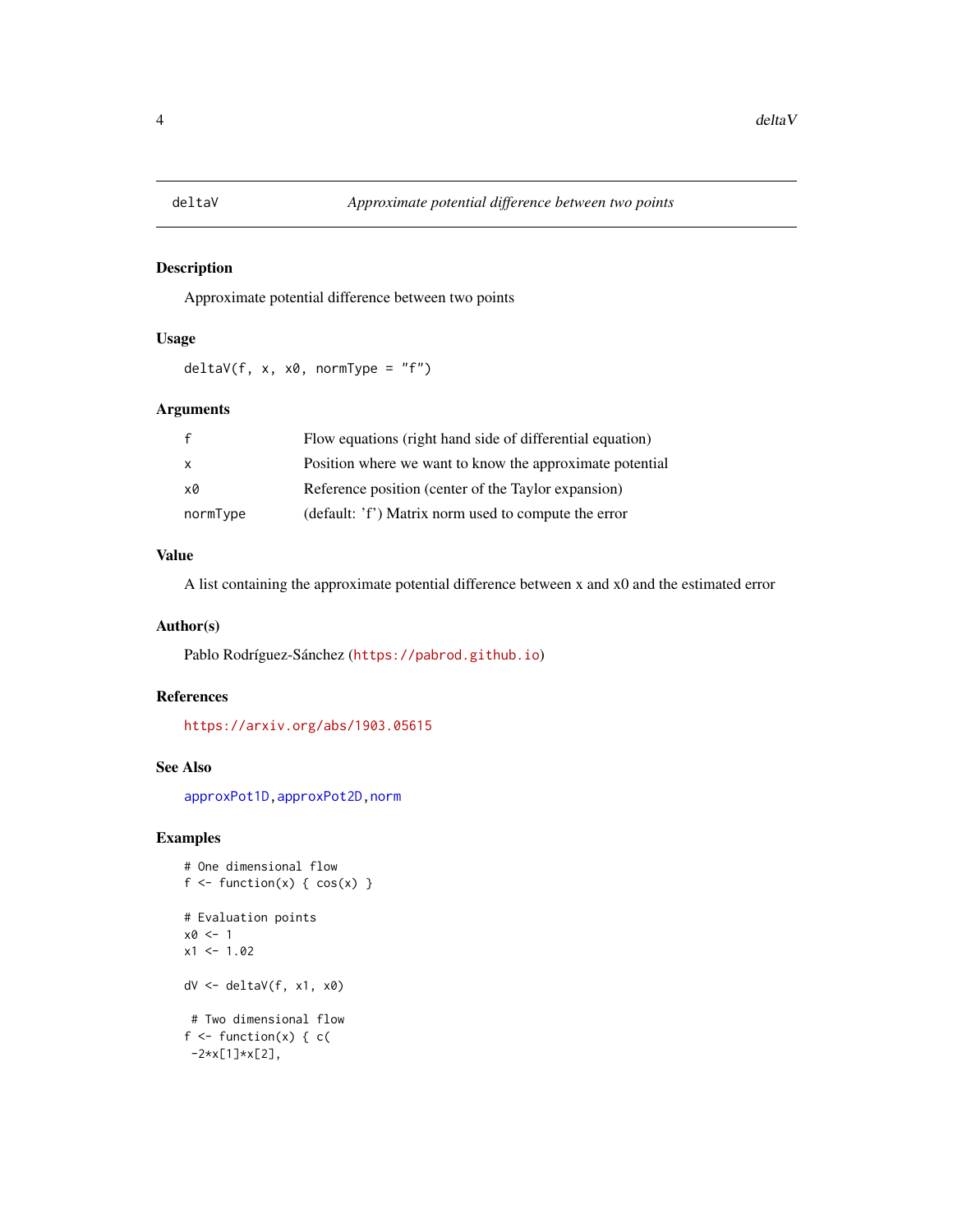#### $deltaV$  5

 $-x[1]^2$  - 1 )} # Evaluation points  $x0 \leq -$  matrix(c(1,2), ncol = 1) x1 <- matrix(c(0.98,2.01), ncol = 1) dV <- deltaV(f, x1, x0)